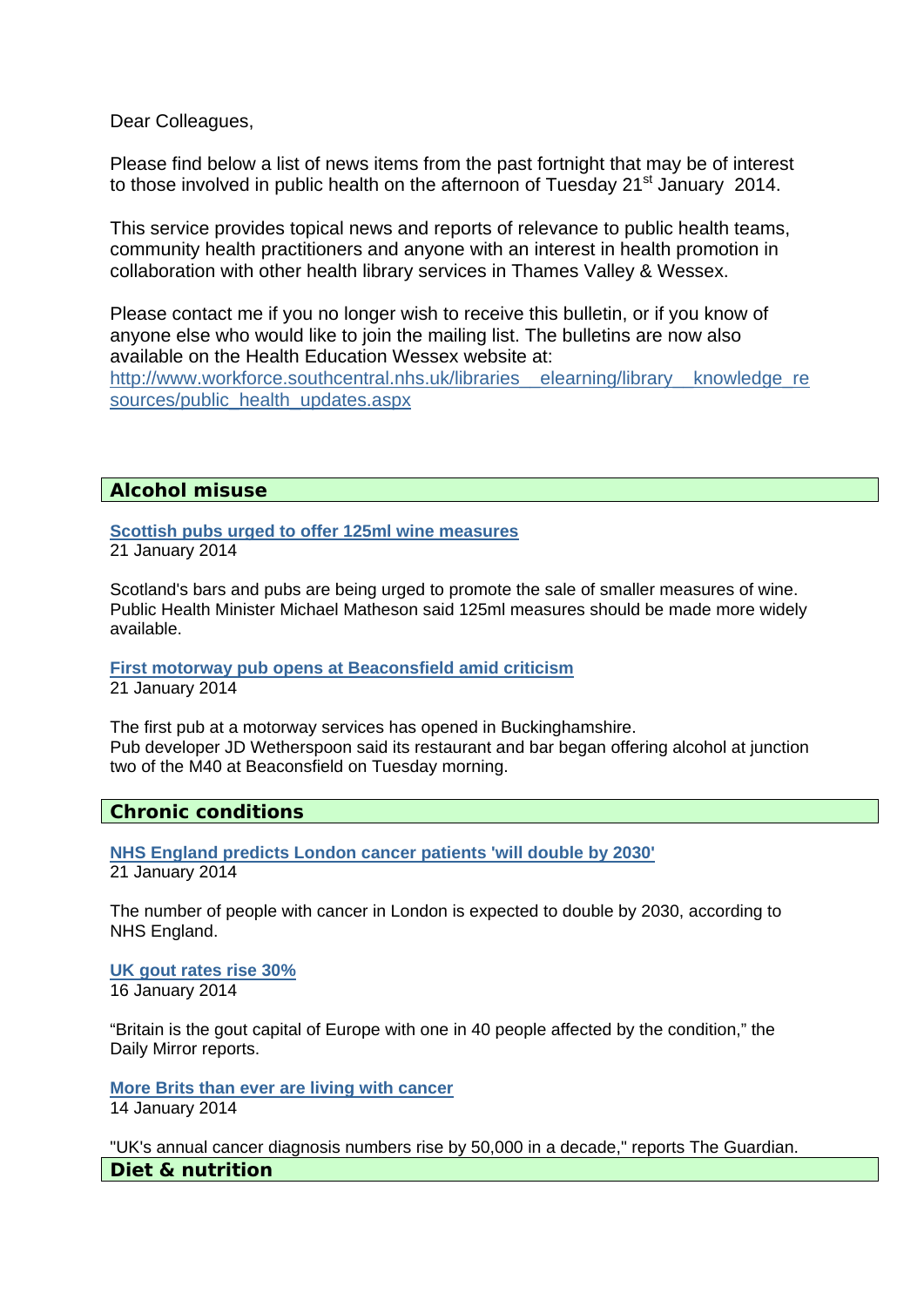### **[UK Scientific Advisory Committee on Nutrition to debate recommended sugar levels](http://www.ukhealthforum.org.uk/prevention/pie/?entryid43=33267)** 20 January 2014

The UK dietary recommendation is that sugar should make up no more than 10% of daily calorie intake (this includes added sugar and free sugars in fruit juices and honey).

**['Out-of-Home' section is hampering salt reduction plan](http://www.ukhealthforum.org.uk/prevention/pie/?entryid43=33265)**  20 January 2014

The British government has criticised the out-of-home sector lack-luster response to the Responsibility Deal. The deal which was chiefly aimed at at supermarkets and brands to bring down the salt in their products has seen a lack of interest from other sectors, in particular the catering sector.

**[Changes in Eating Patterns and Diet Quality Among Working-Age Adults, 2005-2010](http://www.ukhealthforum.org.uk/prevention/pie/?entryid43=33257)**  January 17 2014

This study analyzes how improvements in dietary quality among working-age adults from 2005 to 2010 may be related to reduced consumption of food away from home.

**[Is sugar the cause of our obesity epidemic?](http://www.nhs.uk/news/2014/01January/Pages/sugar-obesity-qa.aspx)** 15 January 2014

Sugar hit the headlines last week when the Daily Mail and The Independent led with the quote "Sugar is the new tobacco". Many news outlets focused on a reported link between high sugar consumption and the rise in obesity and diabetes.

**[How safe is your food?](http://press.which.co.uk/whichpressreleases/how-safe-is-your-food/)** 14 January 2014

A new Which? investigation reveals that, a year on from the horsemeat scandal, there's a huge variation in the levels of food standards nationally, with some authorities struggling to ensure their local businesses comply with hygiene rules.

**[A small amount of coffee 'will not dehydrate you'](http://www.nhs.uk/news/2014/01January/Pages/A-small-amount-of-coffee-will-not-dehydrate-you.aspx)**

10 January 2014

"Coffee is 'as hydrating' as drinking water," is the claim in the Daily Express. It reports on a new study suggesting that moderate coffee consumption does not dehydrate the body, as some had previously thought.

**Environmental health** 

**[News story: Flood alerts and warnings remain in place in Southern England](https://www.gov.uk/government/news/flood-alerts-and-warnings-remain-in-place-in-southern-england)**  15 January 2014

In Dorset, South Wiltshire, Somerset and along the Thames the risk of flooding from groundwater and rivers remains high.

# **Health services administration**

**[Inspection programme to improve the quality of dementia care](http://www.cqc.org.uk/public/news/inspection-programme-improve-quality-dementia-care)** 21 January 2014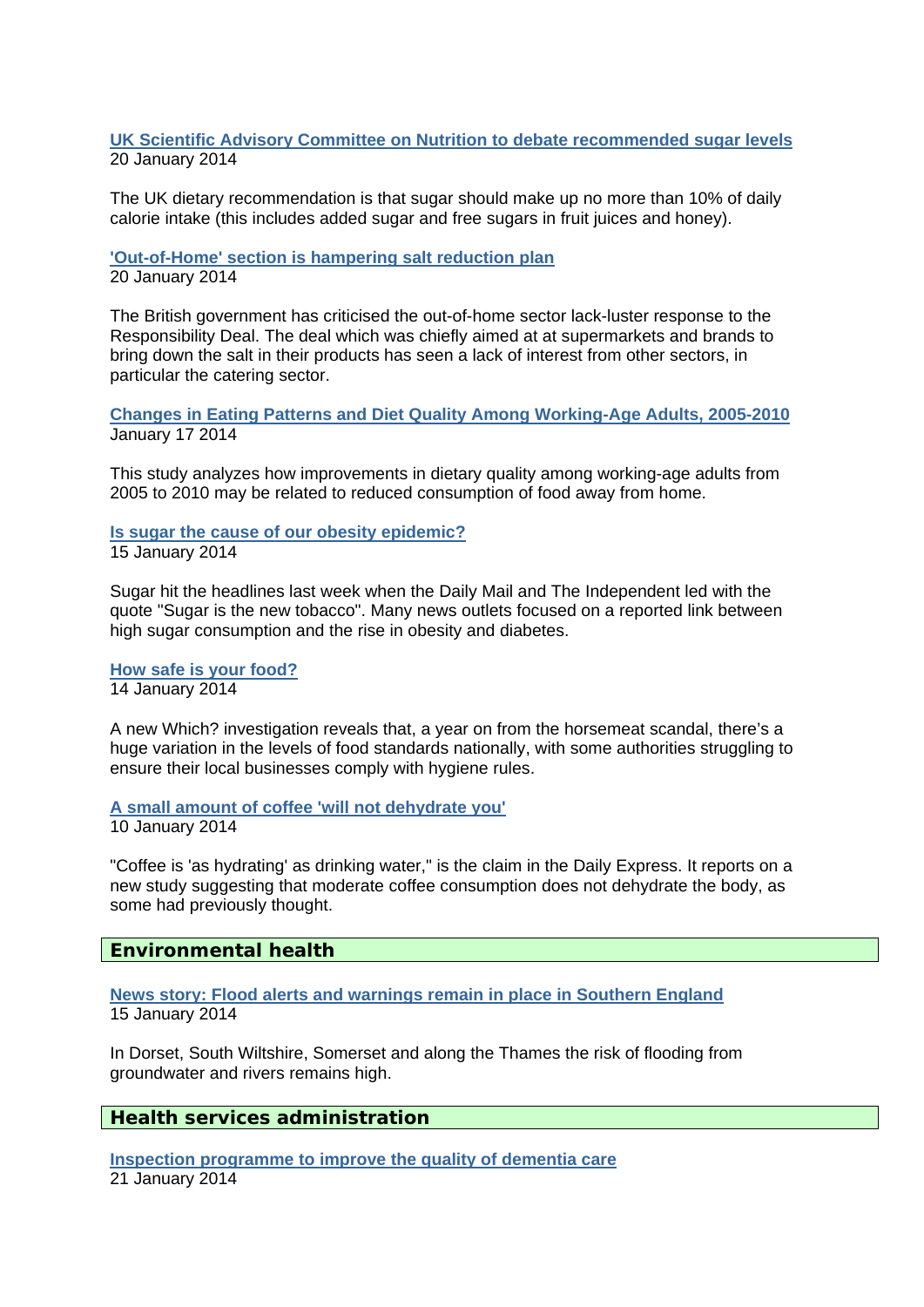From now until February 2014 [ the CQC] will inspect hospitals and care homes in 22 local authority areas as part of a new programme of inspection.

# **Infant & child health**

**[Broad public health intervention could be the most effective method of tackling](http://www.ukhealthforum.org.uk/prevention/pie/?entryid43=33316)  [childhood obesity](http://www.ukhealthforum.org.uk/prevention/pie/?entryid43=33316)** 21 January 2014

Researchers at the University of Manchester have been investigating the best methods of tackling childhood obesity. Researcher Michael Bourke believes a holistic approach that covers a broad spectrum of a child's life would be of the greatest benefit to children.

**[Spoon-feeding link to child obesity 'not proven'](http://www.nhs.uk/news/2014/01January/Pages/Spoon-feeding-link-to-child-obesity-not-proven.aspx)** 8 January 2014

"Spoon-fed babies more likely to be overweight," reports The Independent. The study the news comes from found an association between feeding techniques and weight gain, although many other factors may also be involved.

### **Men's health**

### **[Football 'can tackle male obesity'](http://www.bbc.co.uk/news/health-25807140)**

21 January 2014

Football participation is a good way to get men to slim down, a Scottish study published in The Lancet shows.

# **Mental health**

**[Tune into dementia](http://www.ukhealthforum.org.uk/prevention/pie/?entryid43=33251)**  16 January 2014

Film produced by Inspired Youth aims to raise awareness around dementia with young people and support York's bid to become dementia friendly.

**[US recession saw more Google stress searches](http://www.nhs.uk/news/2014/01January/Pages/US-recession-saw-more-Google-stress-searches.aspx)**

10 January 2014

"Google searches for stress-related illnesses rose during the recession," the Mail Online reports. The news comes from research looking at how US Google search trends for health complaints changed during the period researchers dubbed the "Great Recession".

#### **Obesity**

#### **[Report warns of a looming UK obesity crisis](http://www.nhs.uk/news/2014/01January/Pages/Report-warns-of-a-looming-UK-obesity-crisis.aspx)** 13 January 2014

"Estimates that half the UK population will be obese by 2050 "underestimate" the problem, a report has claimed," according to BBC News, while the Daily Mail describes how a "bombshell report reveals true scale of crisis" around the nation's bulging waistlines.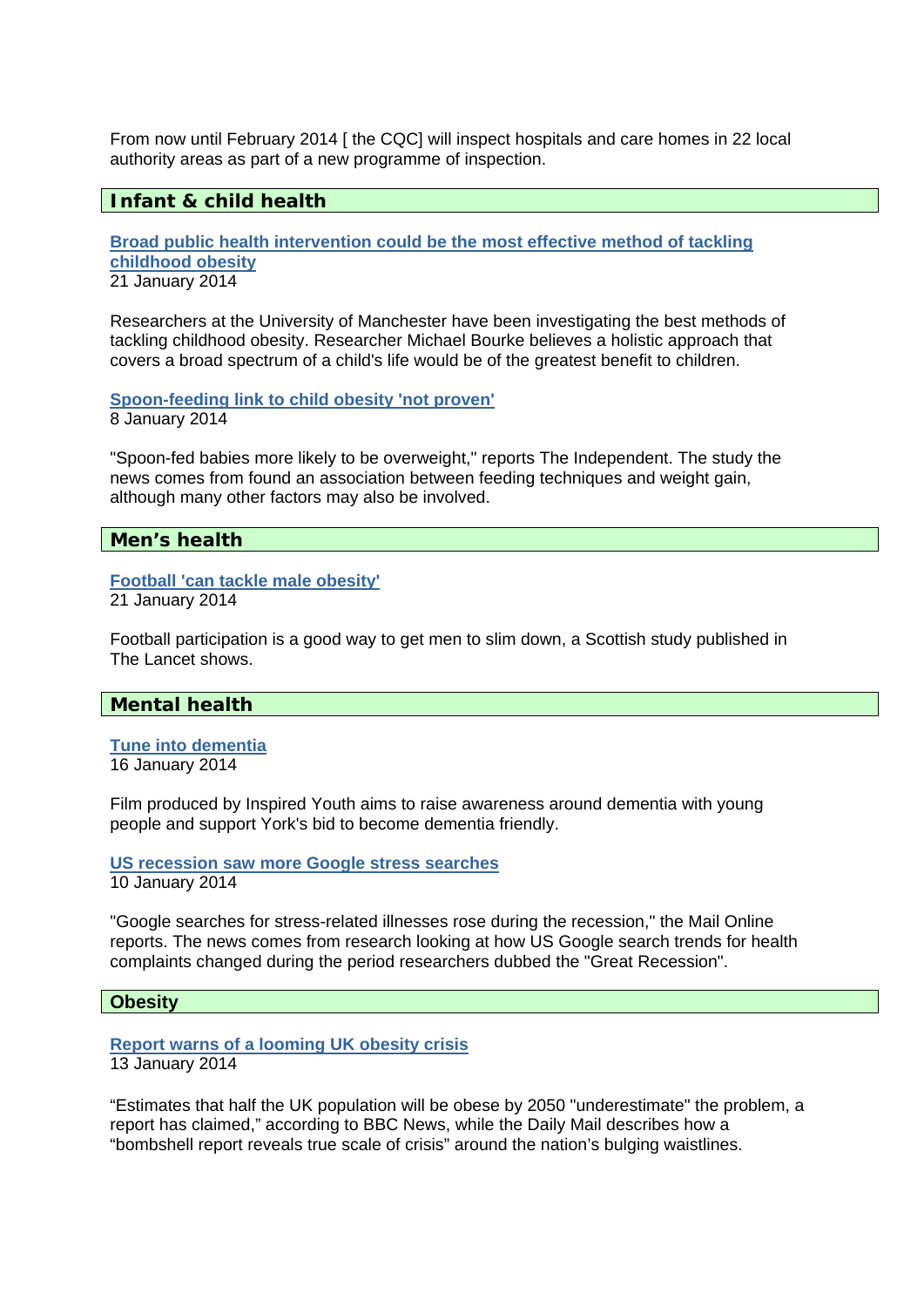## **Physical activity**

#### **[Being more active can help ease the aging process](http://www.ukhealthforum.org.uk/prevention/pie/?entryid43=33253)**  16 January 2014

Researchers at Kansas State University have found that being inactive for large portions of the day can greatly increase the risk of a number of chronic diseases.

# **Sexual health**

# **[Fertility and women aged over 35](http://www.fpa.org.uk/news/fertility-and-women-aged-over-35)**

17 January 2014

There has been a lot in the news today about fertility and questioning whether women are leaving having children too late.

# **Smoking**

#### **[Hospitals in Scotland ban e-cigarettes](http://www.ukhealthforum.org.uk/prevention/pie/?entryid43=33310)** 20 January 2014

E-cigarettes have been banned from all hospital premises in Scotland. A spokesperson for NHS Greater Glasgow & Clyde said: "The use of e-cigarettes in NHS grounds perpetuates the idea smoking is acceptable in public health areas." Many local authorities have also banned e-cigarettes and Glasgow City Council look likely to follow.

**[Second hand smoke exposure leads to hospital readmissions in asthmatic children](http://www.ukhealthforum.org.uk/prevention/pie/?entryid43=33306)** 20 January 2014

Researchers have investigated the relationship between tobacco smoke exposure and hospital re-admissions of asthmatic children within a year. Nearly 800 children aged 1-16 years old with asthma participated in the study.

#### **[The Health Consequences of Smoking-50 Years of Progress: A Report of the Surgeon](http://www.ukhealthforum.org.uk/prevention/pie/?entryid43=33295)  [General, 2014](http://www.ukhealthforum.org.uk/prevention/pie/?entryid43=33295)**  20 January 2014

Major conclusions from the above report include: The century-long epidemic of cigarette smoking has caused an enormous avoidable public health tragedy. Since the first Surgeon General's report in 1964 more than 20 million premature deaths can be attributed to cigarette smoking; The tobacco epidemic was initiated and has been sustained by the aggressive strategies of the tobacco industry, which has deliberately misled the public on the risks of smoking cigarettes; and The disease risks from smoking by women have risen sharply over the last 50 years and are now equal to those for men for lung cancer, chronic obstructive pulmonary disease, and cardiovascular diseases.

**[A tobacco-free future: an all-island report on tobacco, inequalities and childhood](http://www.ukhealthforum.org.uk/prevention/pie/?entryid43=33258)** 17 January 2014

The central aim of the report is to contribute to knowledge on the exposure of children to the harmful effects of tobacco smoke at various stages of their development. The findings of the report can support policy makers and service providers in their efforts to make tobacco-free childhoods a reality on the island of Ireland.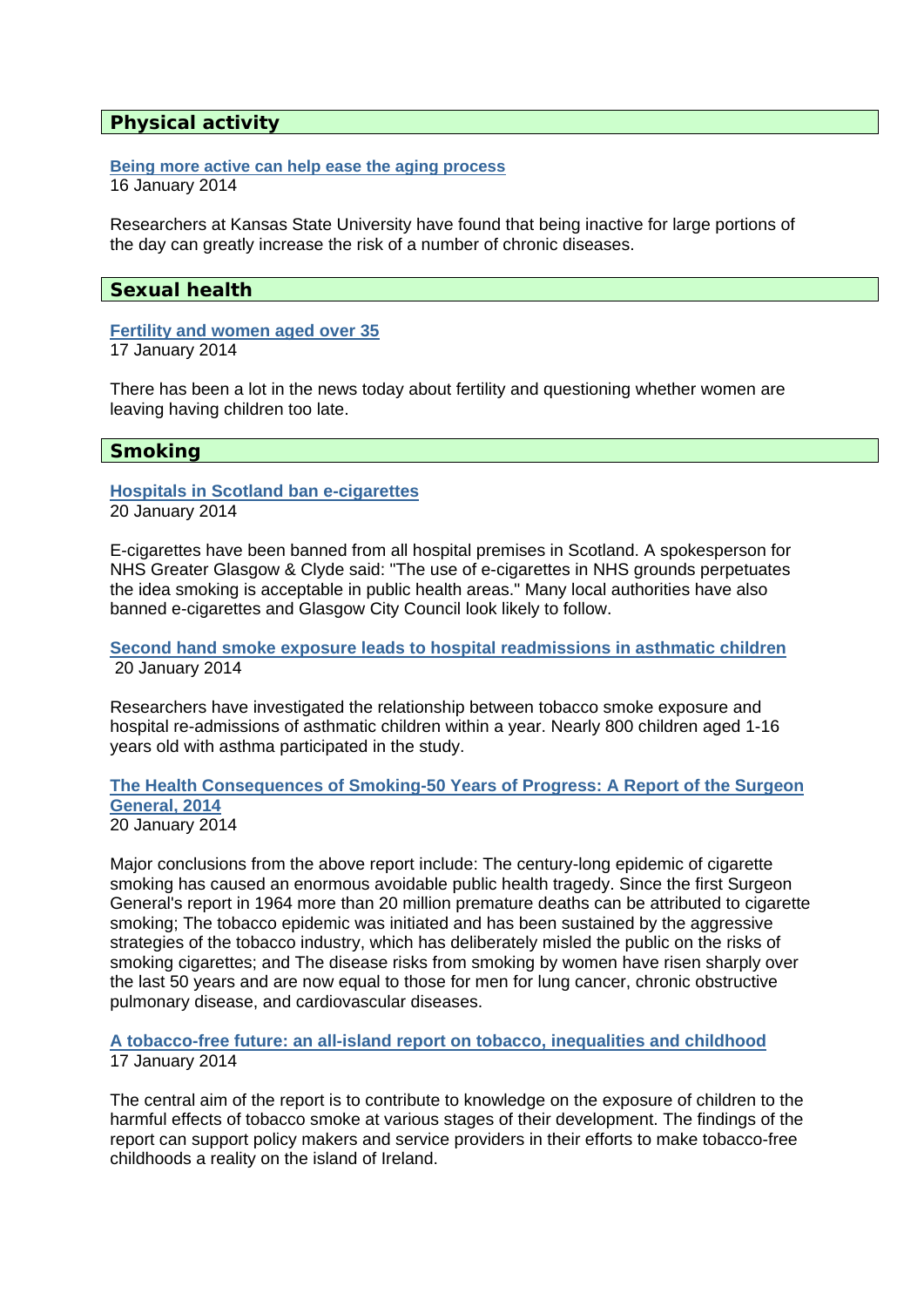### **Social & economic issues**

**[Night work 'throws body into chaos'](http://www.bbc.co.uk/news/health-25812422)** 21 January 2014

Doing the night shift throws the body "into chaos" and could cause long-term damage, warn researchers. Shift work has been linked to higher rates of type 2 diabetes, heart attacks and cancer.

**[Heavy drinking in middle age may lead to quicker cognitive decline](http://www.ukhealthforum.org.uk/prevention/pie/?entryid43=33293)**  20 January 2014

New research from University College London has found that heavy drinking may lead to faster cognitive decline later in life.

**[Health charities publicly criticise football teams for unhealthy sponsors](http://www.ukhealthforum.org.uk/prevention/pie/?entryid43=33307)**  20 January 2014

European Healthy Stadia Network and Children's Food Campaign are among a group of health charities that have vocalised their disapproval of the new unions of Liverpool FC with Dunkin Donuts and Manchester City with Jaguar Energy Drink.

**[Risk of diabetes and obesity could be lowered by living in densely populated](http://www.ukhealthforum.org.uk/prevention/pie/?entryid43=33292)  [neighbourhoods](http://www.ukhealthforum.org.uk/prevention/pie/?entryid43=33292)**  20 January 2014

Researchers at St. Michael's hospital in Toronto have found the area a person lives can dramatically affect their risk of diabetes and obesity.

#### **Women's health**

**[PIP breast implant scandal: Compensation ruling upheld](http://www.bbc.co.uk/news/world-europe-25831237)** 21 January 2014

A French appeal court has upheld a landmark ruling to grant compensation to some 1,700 women who were fitted with defective breast implants.

**[Women who spend too long sitting may die earlier](http://www.nhs.uk/news/2014/01January/Pages/Women-who-spend-too-long-sitting-may-die-earlier.aspx)**  17 January 2014

"Why sitting for too long can be deadly for older women... even if they go to the gym," reports the Mail Online.

**[Women over 50 warned not to skip smear tests](http://www.nhs.uk/news/2014/01January/Pages/Women-over-50-warned-not-to-skip-smear-tests.aspx)** 15 January 2014

"Women aged 50 and older are being warned of the dangers of skipping smear tests," BBC News reports, as a UK study into the impact of cervical cancer screening found that our current screening practices seem to work.

#### **Workplace health**

**[Health and safety law poster – reminder to display new version by April 2014](http://www.hse.gov.uk/contact/faqs/lawposter.htm)**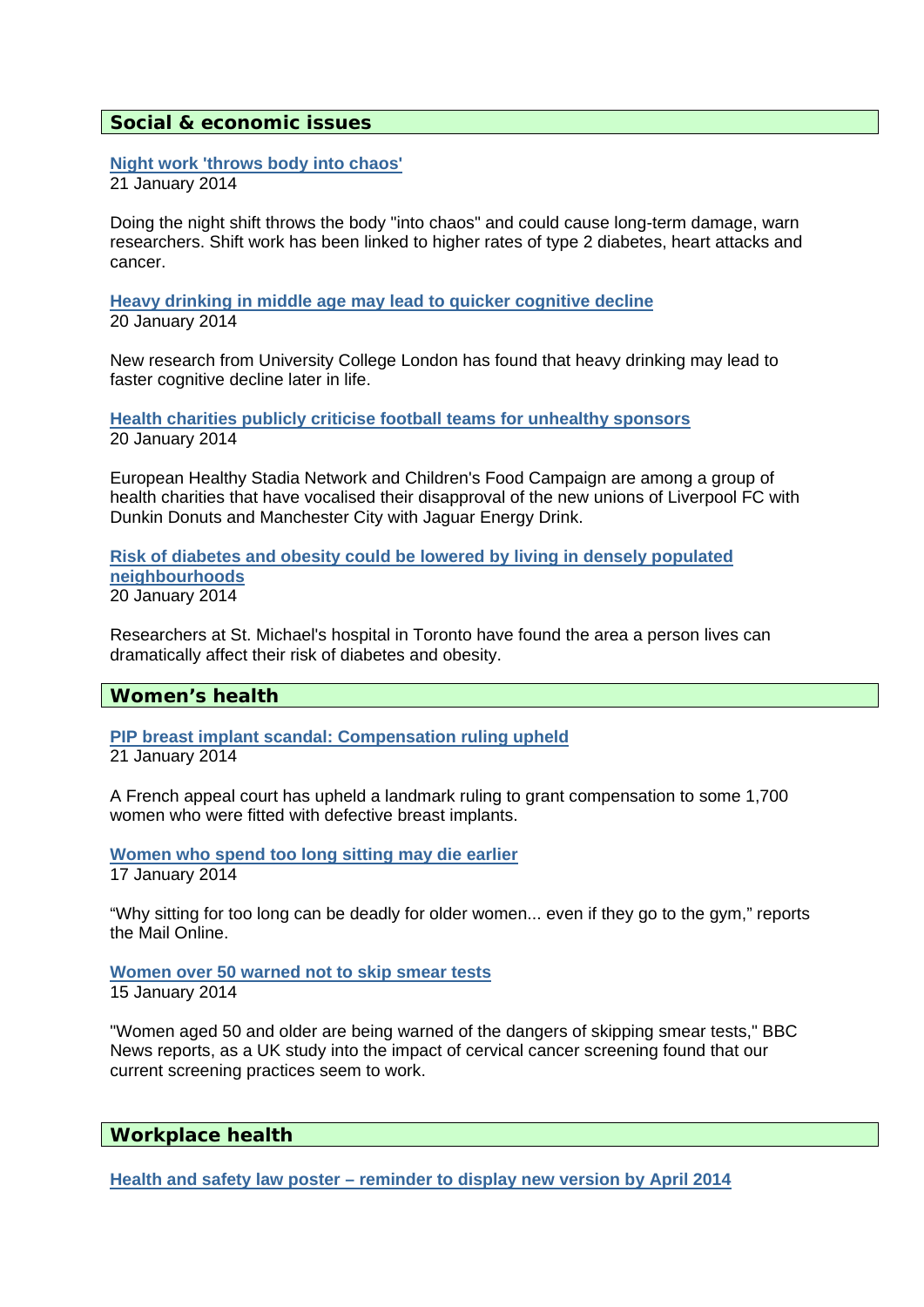21 January 2014

The new 2009 health and safety law poster replaces the version published in April 1999 and must be displayed from 5 April 2014. As well as a download, the new 2009 leaflet is also available as a pocket card and replaces the leaflet published in 1999.

**[Pneumonia vaccination for employees exposed to welding and metal fume](http://www.hse.gov.uk/pubns/eis44.htm)** 14 January 2014

Guidance to employers who are considering offering the pneumonia vaccine (PPV) for employees exposed to welding or metal fume who may be at risk of pneumococcal lobar pneumonia.

**[Managing health and safety in civic amenity sites](http://www.hse.gov.uk/pubns/waste26.htm)** 

8 January 2014

This guidance gives advice about health and safety management at household waste and recycling centres.

**Local news: Hampshire** 

**Other relevant bulletins – in order to avoid duplication we leave DH and NICE publication to Public Health Awareness Bulletins.** 

| Other National and Regional Public Health news update services:                    |                                                                                                                   |                                                                                                                                                |
|------------------------------------------------------------------------------------|-------------------------------------------------------------------------------------------------------------------|------------------------------------------------------------------------------------------------------------------------------------------------|
| <b>Title</b>                                                                       | <b>Focus areas</b>                                                                                                | Contact details/ Website                                                                                                                       |
| <b>Public</b><br><b>Health</b><br><b>England</b><br><b>Bulletin</b>                | Information<br>from Public<br>Health<br>England.                                                                  | https://www.gov.uk/government/organi<br>sations/public-health-<br>england/series/phe-bulletin                                                  |
| <b>NICE</b><br><b>Public</b><br><b>Health</b><br>Awaren<br>ess<br><b>Bulletins</b> | A monthly<br>update<br>containing<br>national<br>public health<br>news and<br>information<br>from NICE.           | https://www.evidence.nhs.uk/about-<br>evidence-services/bulletins-and-<br>alerts/whats-new-in-public-<br>health/public-health-bulletin-archive |
| Health<br>Intelligen<br>Ce<br>bulletin                                             | Fortnightly<br>email update<br>containing<br>public health<br>news,<br>publications<br>and<br>information<br>from | <b>Jill Rutland</b><br>Kent & Medway Public Health Network<br>jill.rutland@nhs.net                                                             |